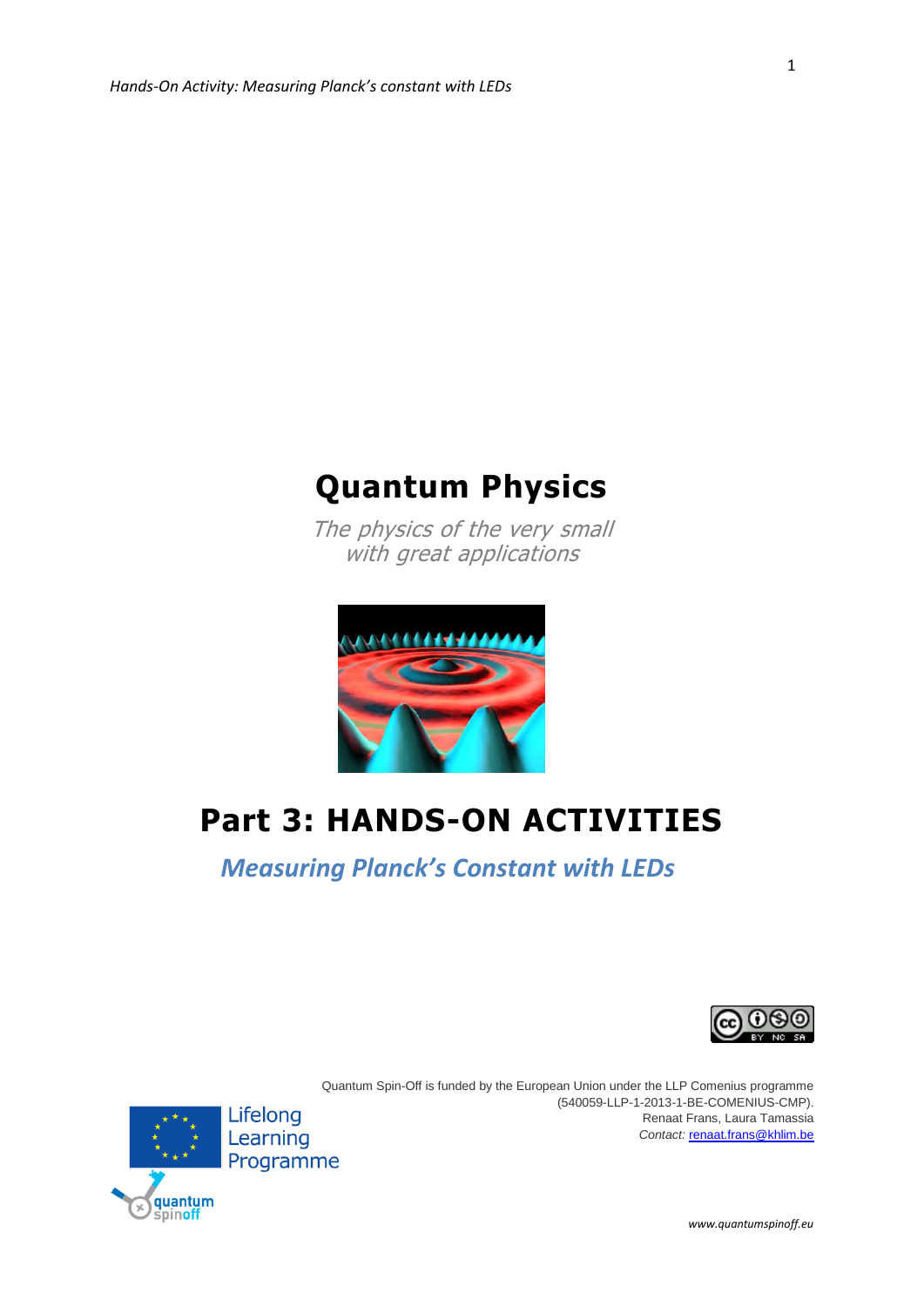# **Measuring Planck's constant using LEDs.**

# **Introduction<sup>1</sup>**

Max Planck (1858-1947) was a pioneer in the field of quantum mechanics. Around 1900 he introduced the concept of quantized energy. He postulated that an atom can only absorb and emit energy of certain specific values, given by

$$
E = n \cdot h \cdot f
$$

Max Planck<br>(1858-1947)

$$
r = n \cdot h \cdot f
$$

where n is natural number, f is the frequency and h is Planck's constant.

In 1905 Einstein used the idea of quantized energy to explain the photo-electric effect. This is the name given to the phenomenon of a metal emitting electrons when light of a specific wavelength is shone on it. He assumed that each of the emitted electrons had absorbed a quantum of energy (called a photon) whose energy is given by

$$
E = h \cdot f = \frac{h \cdot c}{\lambda}
$$

where f is the frequency of the light and  $\lambda$  is its wavelength. For the electron to be able to free itself from the metal, the energy of the photon needs to be sufficiently high, meaning at least equal to the work done when leaving the metal in question.

Niels Bohr also used Planck's idea as a basis for a new model of the atom. He assumed that electrons could only move on specific orbits around the nucleus of an atom. When an electron goes from an orbit which is further away from the nucleus to one which is closer to it, it emits light made up of photons whose energy is equal to the energy difference of the orbits.

$$
\Delta E = h \cdot f = \frac{h \cdot c}{\lambda}
$$

Ever since Max Planck postulated the quantization of the energy, there have been many experiments which tried to determine Planck's constant and corroborate his idea. The current value of Planck's constant is

$$
h = 6{,}6260693 \cdot 10^{-34} Js = 4{,}13566743 \cdot 10^{-15} eVs
$$

In this experiment you will use LEDs to determine Planck's constant.

 $^1$  This activity is partially based on the "bridge project" of the University of Antwerp, department of Physics (Prof. dr. J. Dirckx, W. Peeters)



 $\overline{a}$ 

2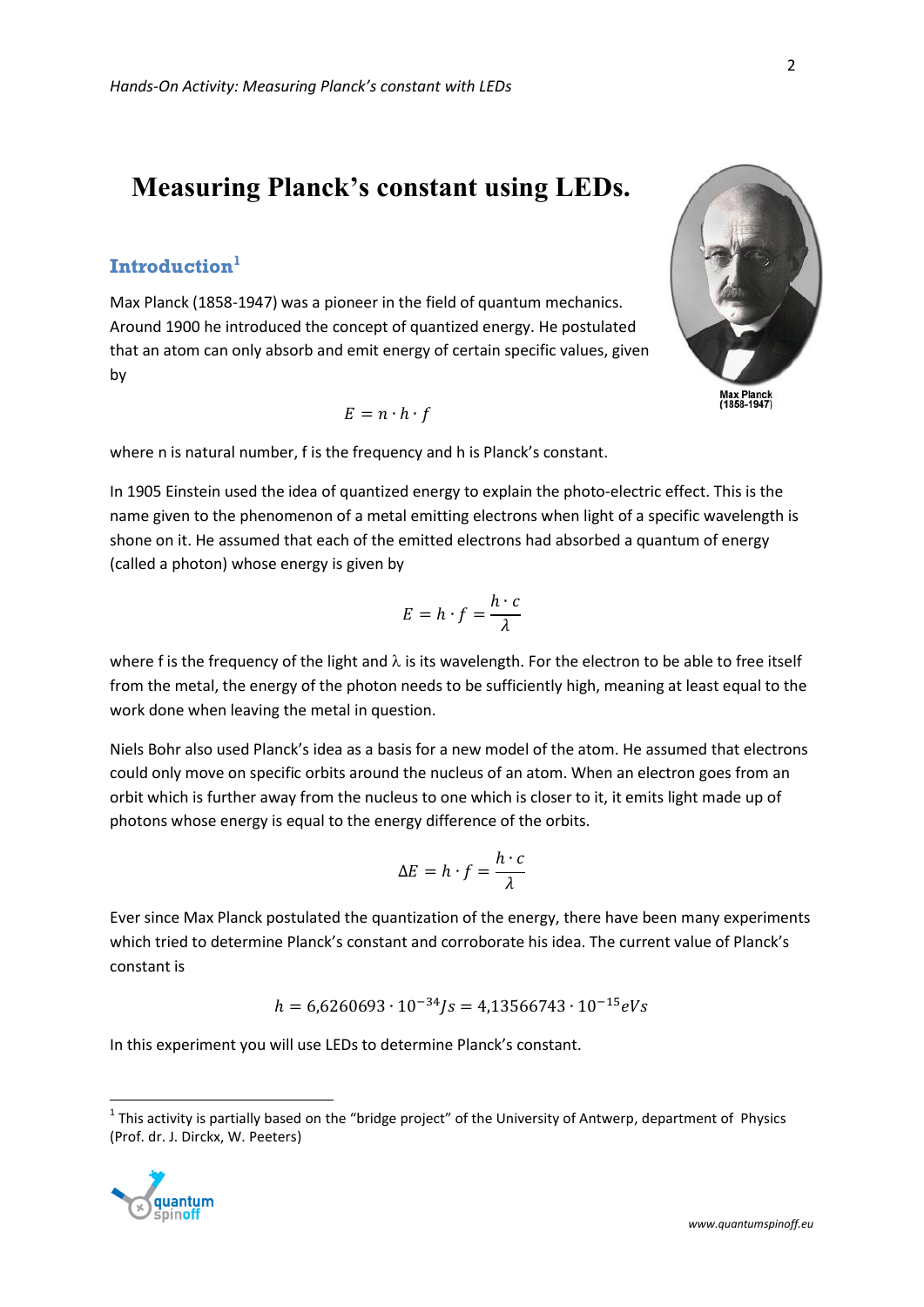#### **INTERNAL STRUCTURE OF A LED**

A LED is made up of two types of semiconductor: p-type and n-type. The n-type has a surplus of free electrons, and the p-type has a surplus of holes. On the boundary where both types of semiconductors meet, the free electrons of the n-type recombine with the holes of the p-type which creates a so-called depletion zone. This zone is negatively charged on the p-type side and positively charged on the n-type side. The recombination causes an electric field on the boundary between the two

semiconductors. The electric field in its turn inhibits the movement of free electrons through the depletion zone.





If the LED is connected to a voltage source such that its positive side is attached to the p-type semiconductor and its negative side to the n-type semiconductor AND the voltage is taken sufficiently high to give the electrons enough energy to overcome the electric field in the depletion zone, then electrons can flow from the n-type to the p-type material. There they can recombine with holes.







When recombining they go from a higher energy level (the conduction band) to a lower energy level (the valence band), and the energy difference is emitted in the form of light and the LED turns on. The minimal necessary voltage for this to happen is called the threshold voltage.



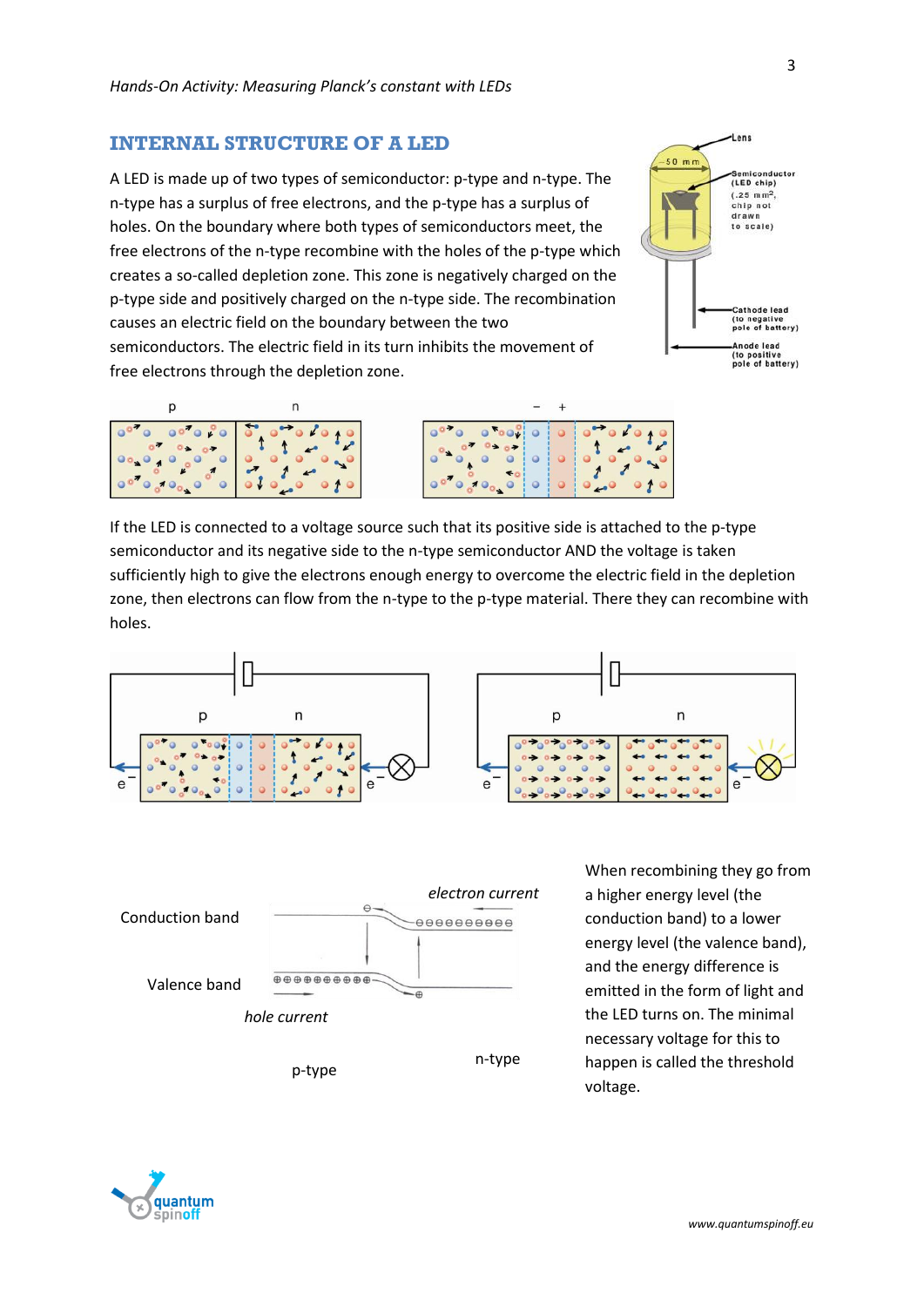The photon which is emitted when the electron recombines with a hole, has an energy  $E = h \cdot f$ . This energy corresponds to what the electron received when the voltage source was turned on. During your classes on electricity you learned that this energy is equal to

$$
E = e \cdot U_0
$$

where e is the charge of the electron  $(1,60 \cdot 10^{-19}C)$  and  $U_0$  is the threshold voltage.

From this it follows that

$$
e \cdot U_0 = h \cdot f \qquad \qquad \Leftrightarrow \qquad \qquad e \cdot U_0 = h \cdot \frac{c}{\lambda}
$$

If you can measure the threshold voltage at which the LED turns on and you measure the wavelength of the emitted light, you now have a formula that you can use to determine Planck's constant.

#### **Experiment**

**Research question: How can Planck's constant be experimentally determined?**

# **DETERMINING PLANCK'S CONSTANT EXPERIMENTALLY**

#### Materials

- 4 colored LED-lights
- Spectroscope
- **Source**
- Volt meter
- LED-holder

### **Question 1: AT WHAT ENERGY DO THE LEDS TURN ON?**

#### Method

- 1. Connect the source with the volt meter(see figure)
- 2. Place one of the LED-lights in the holder
- 3. Make sure the voltage of the source is 0
- 4. Connect the LED with the source
- 5. Hold the holder close to your eye
- 6. Slowly increase the voltage of the source until you clearly see the LED glowing
- 7. Decrease the voltage until the LED turns off again
- 8. Increase the voltage until the LED turns on again
- 9. This is the threshold voltage necessary to let the electrons pass





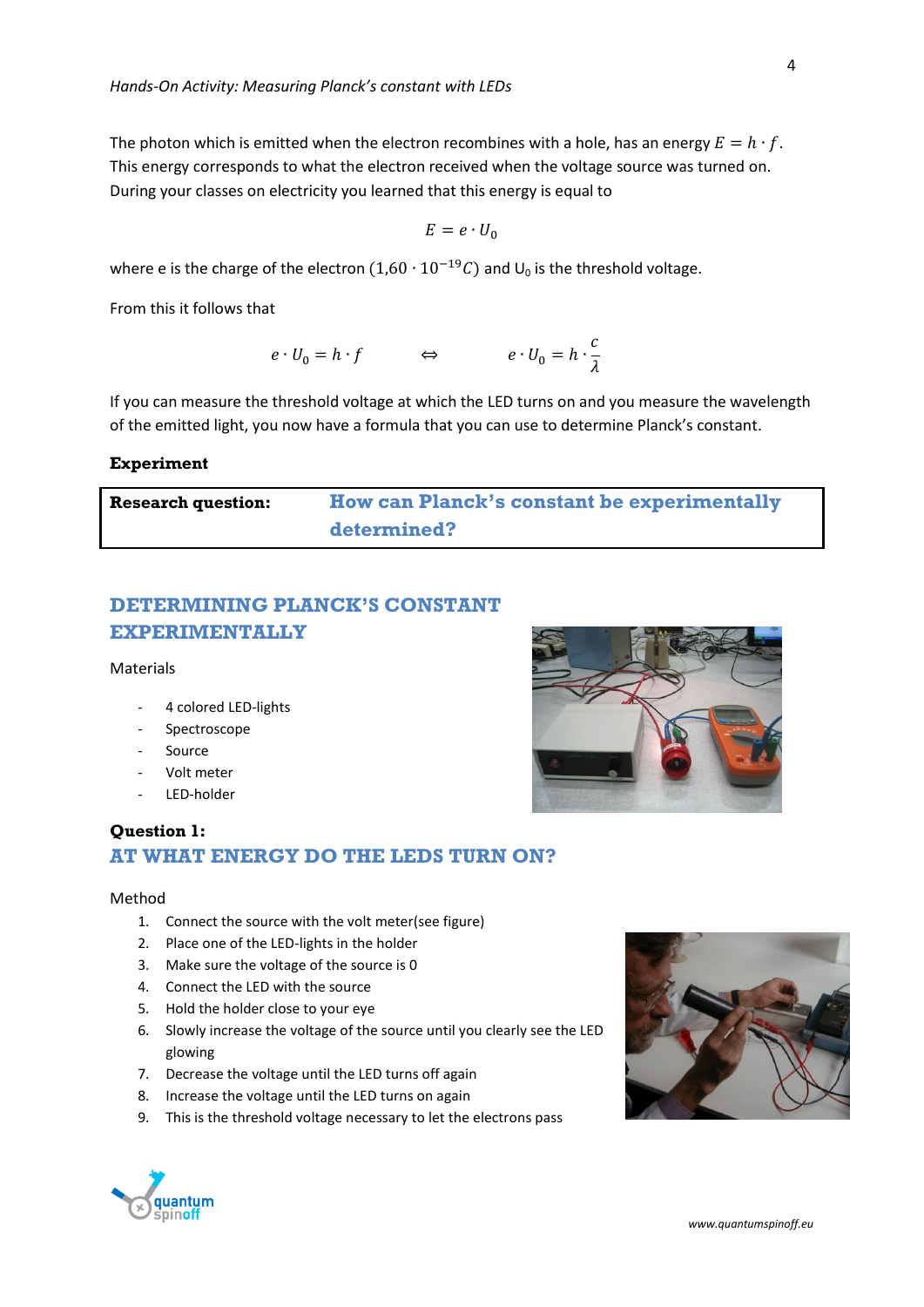through the depletion zone. Write down the corresponding threshold voltage for each of the LEDs, and calculate its corresponding energy.

| Color LED | Voltage $U_0$<br>(V) | Calculate $E = U_0$ .e |
|-----------|----------------------|------------------------|
| blue      |                      |                        |
| green     |                      |                        |
| yellow    |                      |                        |
| red       |                      |                        |

#### **Question 2:**

## **WHAT IS THE WAVELENGTH OF THE LIGHT EMITTED BY THE LEDS?**

#### Method

- 1. Place the lamp with the scale on one side of the spectroscope.
- 2. Turn the source of this lamp on
- 3. Connect the LED with the source
- 4. Place one of the LEDs in the holder
- 5. Make sure the voltage of the source is 0
- 6. Place the LED-holder at the other side of the spectroscope
- 7. Increase the voltage until the LED is on and try to determine its position with respect to the scale.
- 8. Use the calibration curve to determine the wavelength of light emitted by the LED from its position on the scale.



| <b>LED</b> | Measurement | Wavelength: $\lambda$<br>(nm) |
|------------|-------------|-------------------------------|
| blue       |             |                               |
| green      |             |                               |
| yellow     |             |                               |
| red        |             |                               |